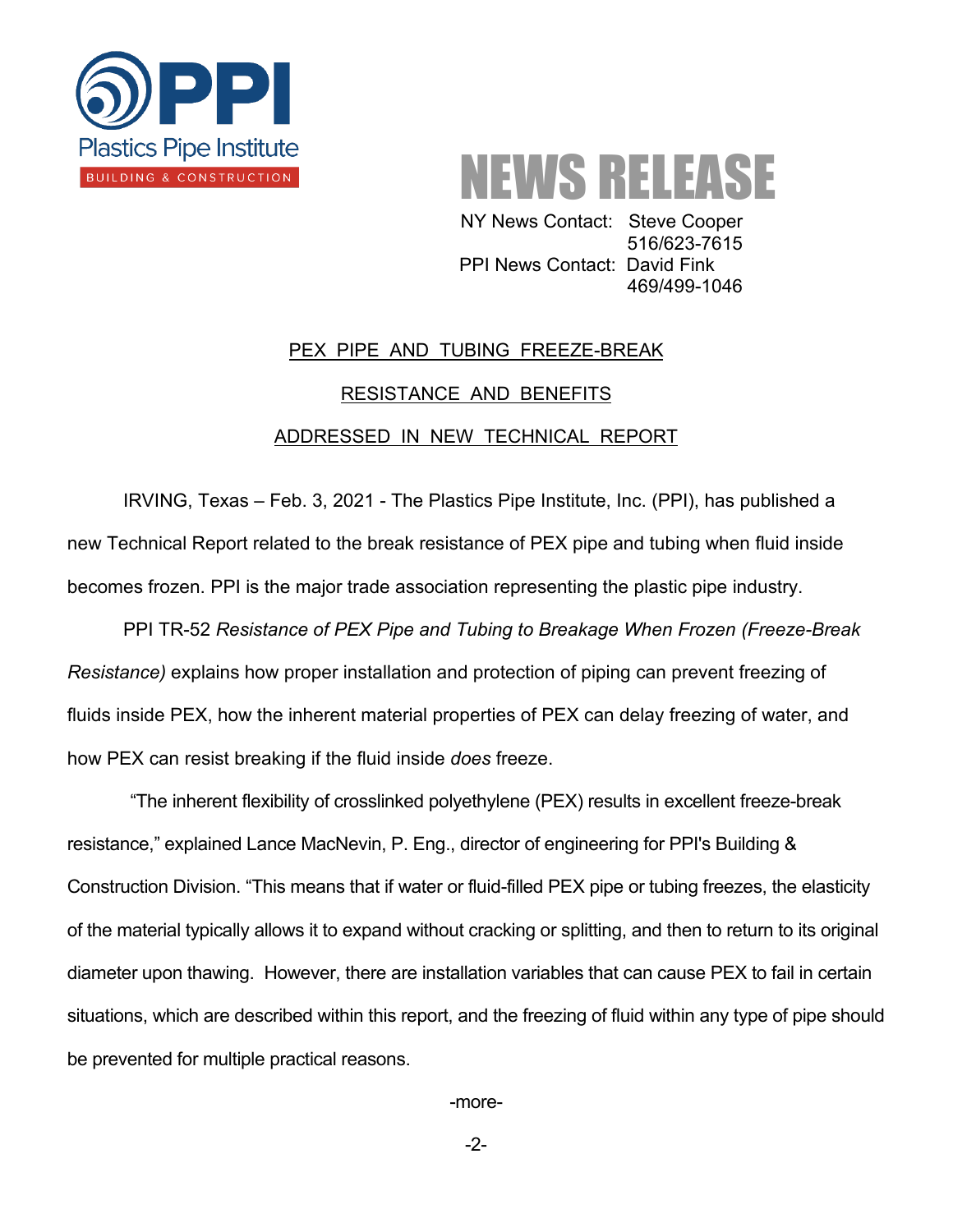"The relatively low thermal conductivity of PEX material," he continued, "as compared to metal piping materials, reduces heat transfer through the pipe wall. For similar material thickness, PEX is 68 times less conductive than copper, which can delay the freezing of fluids within PEX tubing, potentially preventing freeze events. In fact, PEX tubing remains flexible and can still be bent at temperatures below -40°F (-40°C). Since water expands upon freezing, this elastic property is beneficial during a freeze event, as the pipe can expand with the water."

According to PPI President David Fink, "This elasticity is similar to that of high-density polyethylene (HDPE), which provides the benefit of freeze-break resistance for water mains, protecting them against breakage if frozen, in most situations.

"The topic of freeze-break resistance of piping materials in general, and of PEX pipe and tubing, in particular, has been studied by several institutions and research centers during the past decades. The PPI report references specific research studies that have analyzed the behavior of PEX when subjected to repeated freeze/thaw cycles. A finding of one of these research reports notes that notable conclusions from this research include 'PEX pipe was conclusively shown to be freeze tolerant up to 400+ cycles."

TR-52 includes excerpts from Canadian and U.S. model plumbing and mechanical codes about protecting all pipes from freezing, as well as PPI's recommendations to protect pipes in specific applications.

Published on PPI's website directly at [https://plasticpipe.org/pdf/tr-52.pdf,](https://plasticpipe.org/pdf/tr-52.pdf) TR-52 is one of several PPI documents related to the design and installation of pressure pipe materials which are published as a service to the industry by PPI's Building & Communications Division. Additional information about conduit for Building & Communications can be found online at <https://plasticpipe.org/building-construction/index.html> .

# # #